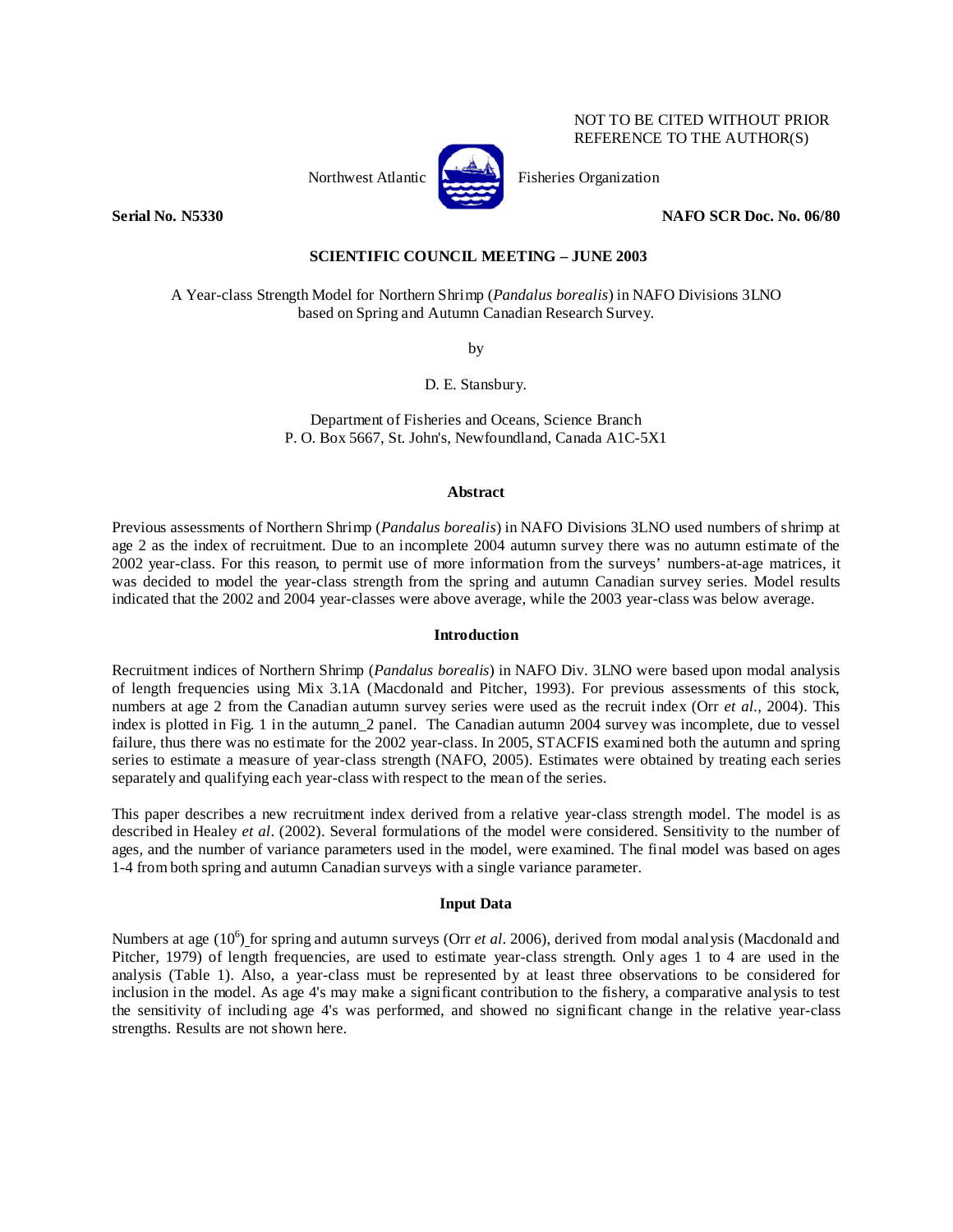#### *Estimates of relative year-class strength from survey data*

A multiplicative model was used to estimate the relative year-class strength for this stock based upon survey indices at ages 1 to 4. Similar approaches have been implemented by Healey (2006), Healey *et al*. (2002) for Greenland halibut in Div. 2GHJ+3KLMNO, and by Morgan *et al*. (2002) for American Plaice in Div. 3LNO.

On a log-scale, the model can be written as follows:

$$
\log(I_{s,a,y}) = \mu + Y_{y} + (SA)_{s,a} + \varepsilon_{s,a,y}
$$

where:  $\mu$  = overall mean *s* = survey subscript  $a =$ age subscript  $y = \text{year class subscript}$  $I =$ Index (Abundance in 10<sup>6</sup>) *Y* = year class effect *SA* = Survey \* Age effect, and  $\varepsilon$  = error term.

Model parameter estimates calculated using Proc Mixed in SAS/STAT Version 8

A model was first fitted with 8 survey-age variance parameters (vp) (2 surveys x 4 ages), then a model with a separate variance parameter for each survey (2 vp) was fitted, and finally a model with a single or common variance model was fitted. To test whether a full model is necessary beyond a single variance parameter, a likelihood ratio chi-square test based on differences of the -2 times the log likelihood was performed. Results indicate that a common variance model (general linear model) is not statistically different from the other two models (Table 2). The single variance model output is given in Table 3 and is used to calculate relative year-class strength.

Least square means estimates for year-class strength from 1993-2004 are back-transformed and presented in Fig. 2. The standardized residuals (Figure 3) indicate no model assumption violations. Only one standardized residual lies outside  $\pm 2$  reference line and there appears to be no year effect.

#### **Conclusion**

Estimates of year class strength indicate that the 2002 and 2004 year-classes are above average, while the 2003 yearclass is below average. Year-classes prior to 1997 are considered weak. Further work should be conducted prior to the next assessment to investigate how this index correlates with the fishable biomass in subsequent years.

#### **References**

- Healey, B. P., N. G. Cadigan, and W. B. Brodie. 2002. Analysis of pre-recruit data from surveys for Greenland halibut in NAFO Subarea 2 and Divisions 3KLMNO. *NAFO SCR. Doc*., No. 21, Serial No. N4625.
- Healey, B. P. 2006. Greenland Halibut (*Reinhardtuis hippoglossoides*) in Subarea 2 and Divisions 3KLMNO: Trends in recruitment based upon research vessel survey data *NAFO SCR. Doc*., No. 42, Serial No. N5265.
- MacDonald, P. D. M., and T. J. Pitcher. 1979. Age-groups from size-frequency data: a versatile and efficient method of analyzing distribution mixtures. *J. Fish. Res. Broad. Can*., **36**: 987-1001.
- MacDonald, P. D. M., and P. E. J. Green. 1993 Mix 3.1A.An interactive program for fitting mixtures of distributions. Ichthus Data Systems. Hamilton, Ontario.
- Morgan, M. J., W. B. Brodie, B. P. Healey, D. Maddock Parsons, K. S. Dwyer, and D. Power. MS 2002. An assessment of American plaice in NAFO Divisions 3LNO. *NAFO SCR Doc*., No. 70, Serial No. N4683.

NAFO. 2005. Scientific Council Reports for 2005.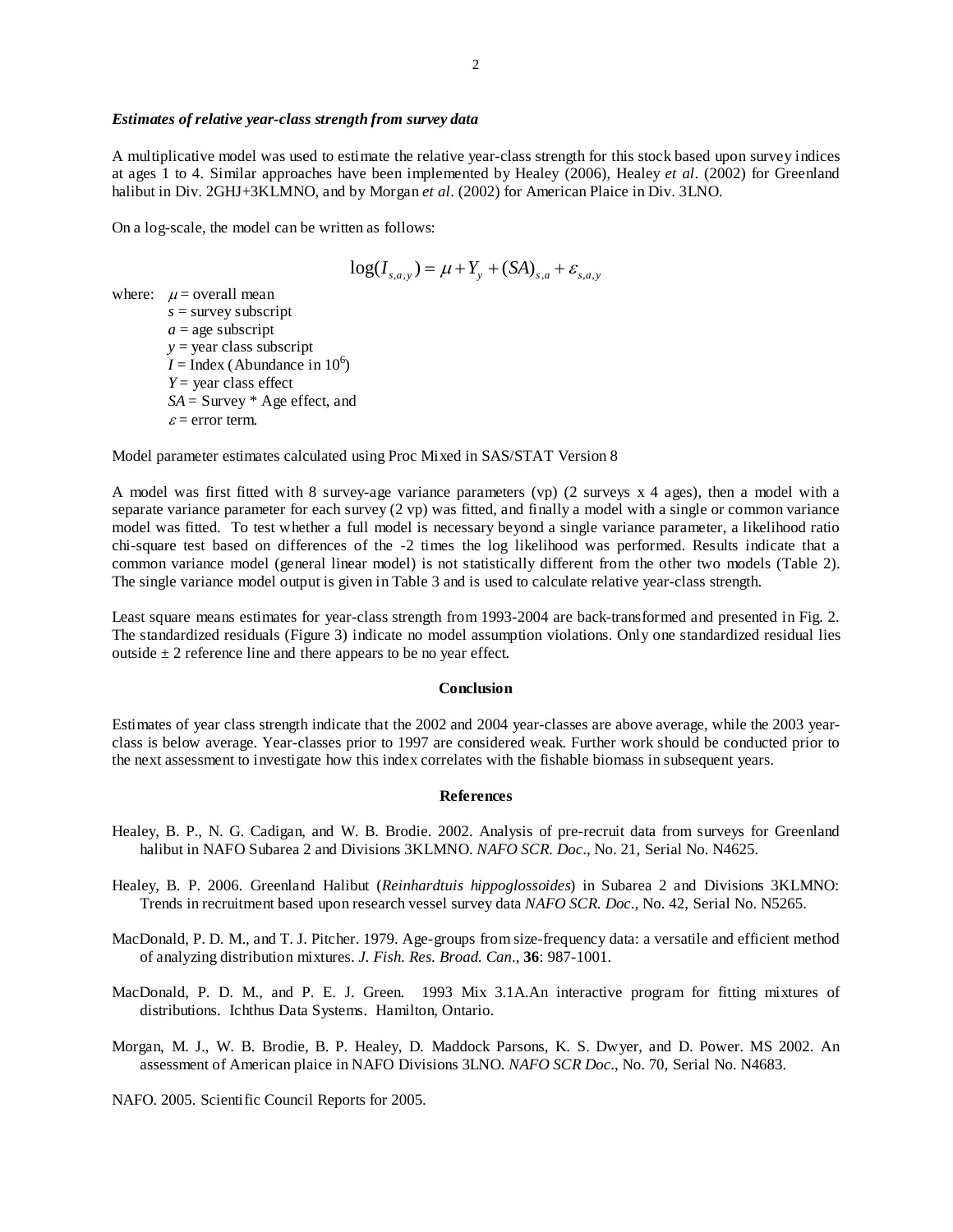- Orr, D. C., P. J. Veitch, and D. Sullivan. 2004. An Update of Information Pertaining to Northern Shrimp (*Pandalus borealis*, Krøyer) and groundfish in NAFO Divisions 3LNO. *NAFO SCR Doc*., No. 86, Serial No. N5056.
- Orr, D. C., P. J. Veitch, and D. Sullivan. 2006. An update of information pertaining to northern Shrimp (*Pandalus borealis*, Krøyer) and groundfish in NAFO Divisions 3LNO. *NAFO SCR Doc*., No. 73, Serial No. N5323.

SAS/Stat, 1993. Version 8.01. Carey, South Carolina. USA.

Table 1. Population estimates (10<sup>6</sup>) at age (1-4) for *P. borealis* from autumn and spring Canadian surveys in NAFO Div. 3LNO. Estimates derived from modal analysis (Macdonald and Pitcher, 1993).

| Autumn   |      |      |                   |       |     |      | Spring |                |
|----------|------|------|-------------------|-------|-----|------|--------|----------------|
| Year/Age |      | 2    | 3                 | 4     |     | 2    | 3      | $\overline{4}$ |
| 1995     | 899  | 290  | 59                | 6     |     |      |        |                |
| 1996     | 449  | 3971 | 838               | 208   |     |      |        |                |
| 1997     | 540  | 3041 | 3450              | 623   |     |      |        |                |
| 1998     | 3545 | 3108 | 5341              | 1329  |     |      |        |                |
| 1999     | 672  | 5935 | 2278              | 1536  | 132 | 4268 | 1832   | 3485           |
| 2000     | 1944 | 9230 | 14891             | 1745  | 514 | 5196 | 8388   | 2833           |
| 2001     | 675  | 9090 | 13534             | 22506 | 99  | 4648 | 6369   | 8102           |
| 2002     | 1401 | 5802 | 17913             | 14640 | 442 | 2618 | 9633   | 14068          |
| 2003     | 1958 | 6580 | 10587             | 16082 | 430 | 4704 | 8090   | 20029          |
| 2004     |      |      | Incomplete Survey |       | 177 | 2073 | 6244   | 6546           |
| 2005     | 928  | 2887 | 14750             | 21221 | 264 | 2975 | 8227   | 5954           |
| 2006     |      |      |                   |       | 151 | 6615 | 4596   | 11274          |

Table 2. Likelihood ratio chi-square tests based on differences of the -2 times the log likelihood estimate from 3 different models (vp = variance parameter).

| <b>Null</b>              | <b>Test Statistic</b> | df                         | p-value      |
|--------------------------|-----------------------|----------------------------|--------------|
| vp for each Survey x Age | 14.U                  | - 0<br>-<br>$\circ$ -<br>_ | 0.0512       |
| vp for each survey       | 1.0                   | $2-1$<br>–                 | .3173<br>U.J |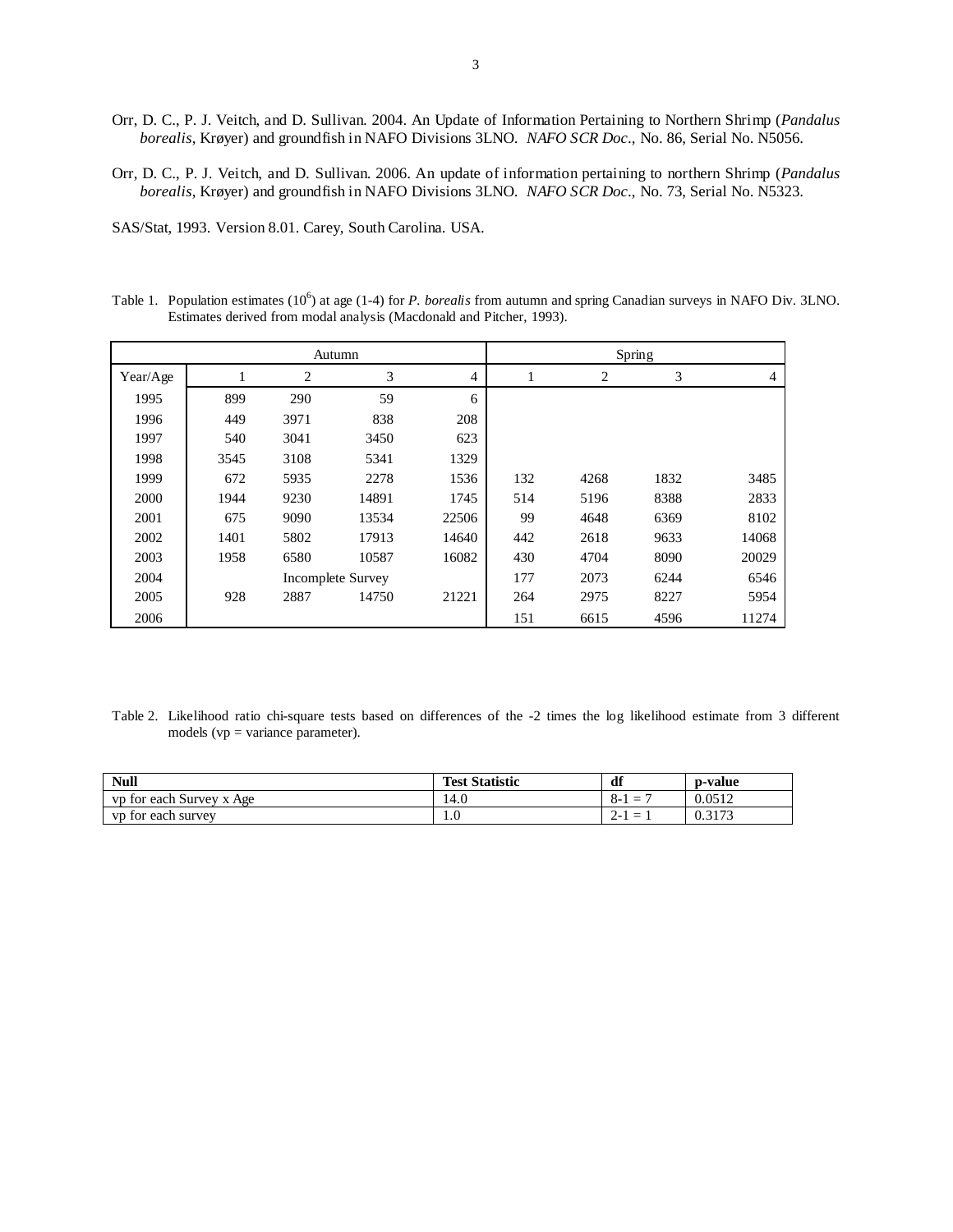Table 3. Output from the SAS procedure 'Proc Mixed' using age 1 to 4 and a single variance parameter.

## **sa = survey\*age**

 **y c = year-class** 

 **grp = variance parameter grouping**

| <b>Model Information</b>         |                     |  |  |  |  |
|----------------------------------|---------------------|--|--|--|--|
| Data Set                         | WORK.SELECT         |  |  |  |  |
| <b>Dependent Variable</b>        | у                   |  |  |  |  |
| <b>Covariance Structure</b>      | Variance Components |  |  |  |  |
| <b>Group Effect</b>              | grp                 |  |  |  |  |
| <b>Estimation Method</b>         | REMI.               |  |  |  |  |
| <b>Residual Variance Method</b>  | None                |  |  |  |  |
| <b>Fixed Effects SE Method</b>   | Model-Based         |  |  |  |  |
| <b>Degrees of Freedom Method</b> | Between-Within      |  |  |  |  |

| <b>Class Level Information</b> |      |                                                                         |  |  |  |  |  |
|--------------------------------|------|-------------------------------------------------------------------------|--|--|--|--|--|
| <b>Class</b>                   |      | <b>Levels</b>   Values                                                  |  |  |  |  |  |
| yc                             | 12.1 | 1993 1994 1995 1996 1997 1998 1999 2000 2001 2002 2003 2004             |  |  |  |  |  |
| <sub>sa</sub>                  |      | autumn_1 autumn_2 autumn_3 autumn_4 spring_1 spring_2 spring_3 spring_4 |  |  |  |  |  |
| <b>SURVEY</b>                  |      | autumn spring                                                           |  |  |  |  |  |
| grp                            |      |                                                                         |  |  |  |  |  |

| <b>Dimensions</b>            |    |  |  |  |  |
|------------------------------|----|--|--|--|--|
| <b>Covariance Parameters</b> |    |  |  |  |  |
| Columns in $X$               | 21 |  |  |  |  |
| Columns in Z                 | 0  |  |  |  |  |
| <b>Subjects</b>              | 68 |  |  |  |  |
| <b>Max Obs Per Subject</b>   |    |  |  |  |  |
| <b>Observations Used</b>     | 68 |  |  |  |  |
| <b>Observations Not Used</b> | 0  |  |  |  |  |
| <b>Total Observations</b>    |    |  |  |  |  |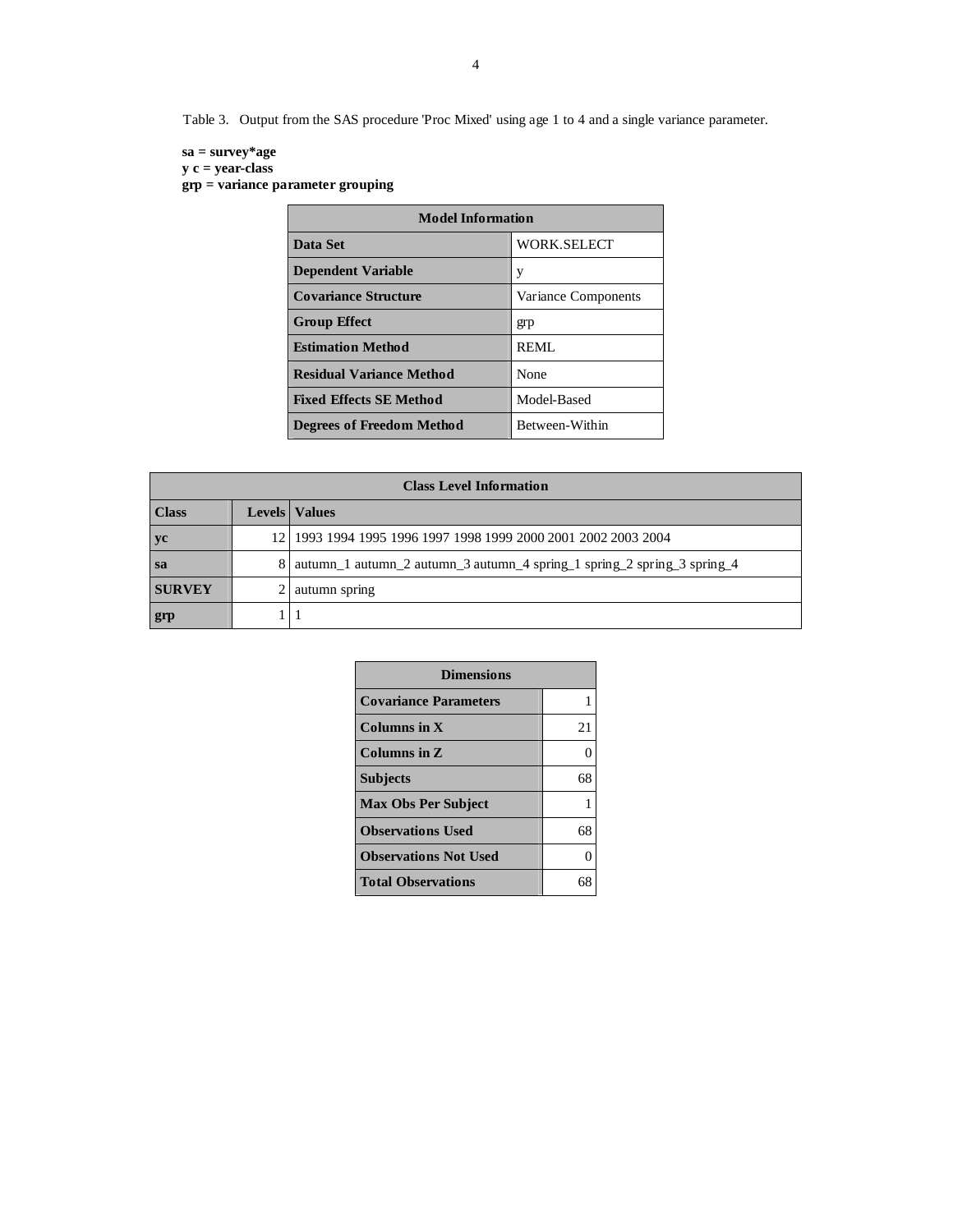# Table 3 cont'd. Output from the SAS procedure 'Proc Mixed' using age 1 to 4 and a single variance parameter.

| <b>Iteration History</b> |                    |             |            |  |  |  |  |
|--------------------------|--------------------|-------------|------------|--|--|--|--|
| <b>Iteration</b>         | <b>Evaluations</b> | Criterion   |            |  |  |  |  |
|                          |                    | 90.35252213 |            |  |  |  |  |
|                          |                    | 90.35252213 | 0.00000000 |  |  |  |  |

| <b>Covariance Parameter Estimates</b> |                |                 |              |        |              |  |
|---------------------------------------|----------------|-----------------|--------------|--------|--------------|--|
| <b>Cov Parm</b>                       | Group          | <b>Estimate</b> | <b>Alpha</b> | Lower  | <b>Upper</b> |  |
| <b>Residual</b>                       | $_{\rm grp}$ 1 | 0.1904          | 0.05         | 0.1329 | 0.2957       |  |

| <b>Fit Statistics</b>           |      |  |  |  |
|---------------------------------|------|--|--|--|
| -2 Res Log Likelihood           | 90.4 |  |  |  |
| AIC (smaller is better)         | 92.4 |  |  |  |
| <b>AICC</b> (smaller is better) | 92.4 |  |  |  |
| <b>BIC</b> (smaller is better)  | 94.6 |  |  |  |

|           | <b>PARMS Model Likelihood Ratio</b><br><b>Test</b> |            |  |  |  |  |  |  |
|-----------|----------------------------------------------------|------------|--|--|--|--|--|--|
| <b>DF</b> | <b>Chi-Square</b>                                  | Pr > ChiSq |  |  |  |  |  |  |
|           | 0.00                                               | 1.0000     |  |  |  |  |  |  |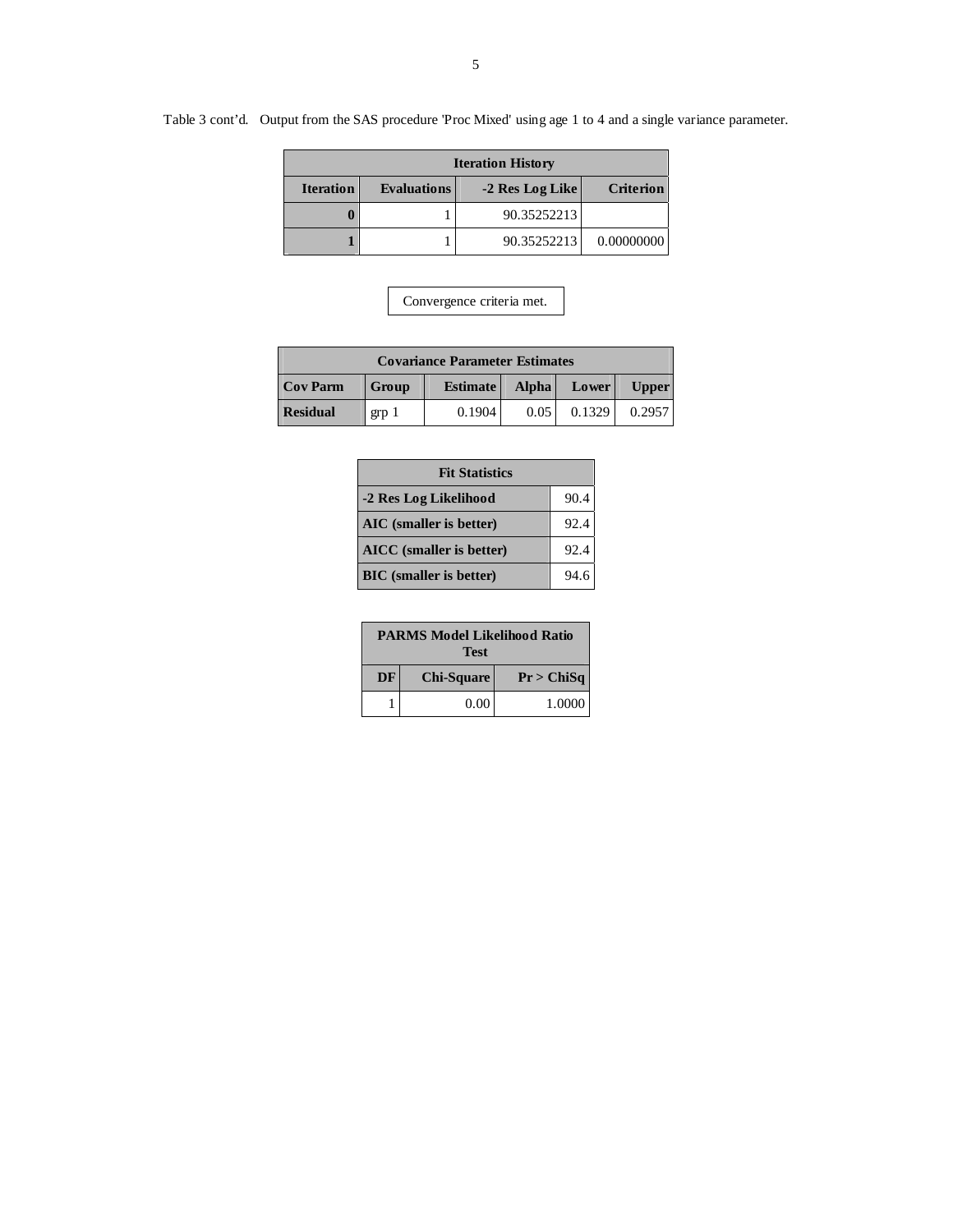| <b>Solution for Fixed Effects</b> |                     |      |                 |                          |           |          |         |
|-----------------------------------|---------------------|------|-----------------|--------------------------|-----------|----------|---------|
| <b>Effect</b>                     | sa                  | yc   | <b>Estimate</b> | <b>Standard</b><br>Error | <b>DF</b> | t Value  | Pr >  t |
| <b>Intercept</b>                  |                     |      | 9.2104          | 0.3122                   | 49        | 29.50    | < .0001 |
| sa                                | autumn <sub>1</sub> |      | $-1.9033$       | 0.2102                   | 49        | $-9.06$  | < .0001 |
| <b>sa</b>                         | autumn 2            |      | $-0.2737$       | 0.2127                   | 49        | $-1.29$  | 0.2042  |
| sa                                | autumn 3            |      | 0.2808          | 0.2169                   | 49        | 1.29     | 0.2014  |
| sa                                | autumn <sub>4</sub> |      | 0.001649        | 0.2252                   | 49        | 0.01     | 0.9942  |
| sa                                | spring_1            |      | $-3.6159$       | 0.2358                   | 49        | $-15.33$ | < .0001 |
| sa                                | spring_2            |      | $-0.9059$       | 0.2258                   | 49        | $-4.01$  | 0.0002  |
| sa                                | spring_3            |      | $-0.2939$       | 0.2216                   | 49        | $-1.33$  | 0.1909  |
| sa                                | spring_4            |      | $\Omega$        |                          |           |          |         |
| yc                                |                     | 1993 | $-2.9348$       | 0.3819                   | 49        | $-7.69$  | < .0001 |
| yc                                |                     | 1994 | $-1.1302$       | 0.3519                   | 49        | $-3.21$  | 0.0023  |
| yc                                |                     | 1995 | $-1.1908$       | 0.3371                   | 49        | $-3.53$  | 0.0009  |
| yc                                |                     | 1996 | $-1.3471$       | 0.3265                   | 49        | $-4.13$  | 0.0001  |
| yc                                |                     | 1997 | 0.2153          | 0.3146                   | 49        | 0.68     | 0.4970  |
| yc                                |                     | 1998 | $-0.05982$      | 0.3050                   | 49        | $-0.20$  | 0.8453  |
| yc                                |                     | 1999 | 0.3697          | 0.3050                   | 49        | 1.21     | 0.2313  |
| yc                                |                     | 2000 | $-0.4375$       | 0.3093                   | 49        | $-1.41$  | 0.1636  |
| yc                                |                     | 2001 | 0.07094         | 0.3095                   | 49        | 0.23     | 0.8197  |
| yc                                |                     | 2002 | 0.06675         | 0.3155                   | 49        | 0.21     | 0.8333  |
| yc                                |                     | 2003 | $-0.5443$       | 0.3415                   | 49        | $-1.59$  | 0.1174  |
| yc                                |                     | 2004 | $\overline{0}$  |                          |           |          |         |

Table 3 cont'd. Output from the SAS procedure 'Proc Mixed' using age 1 to 4 and a single variance parameter.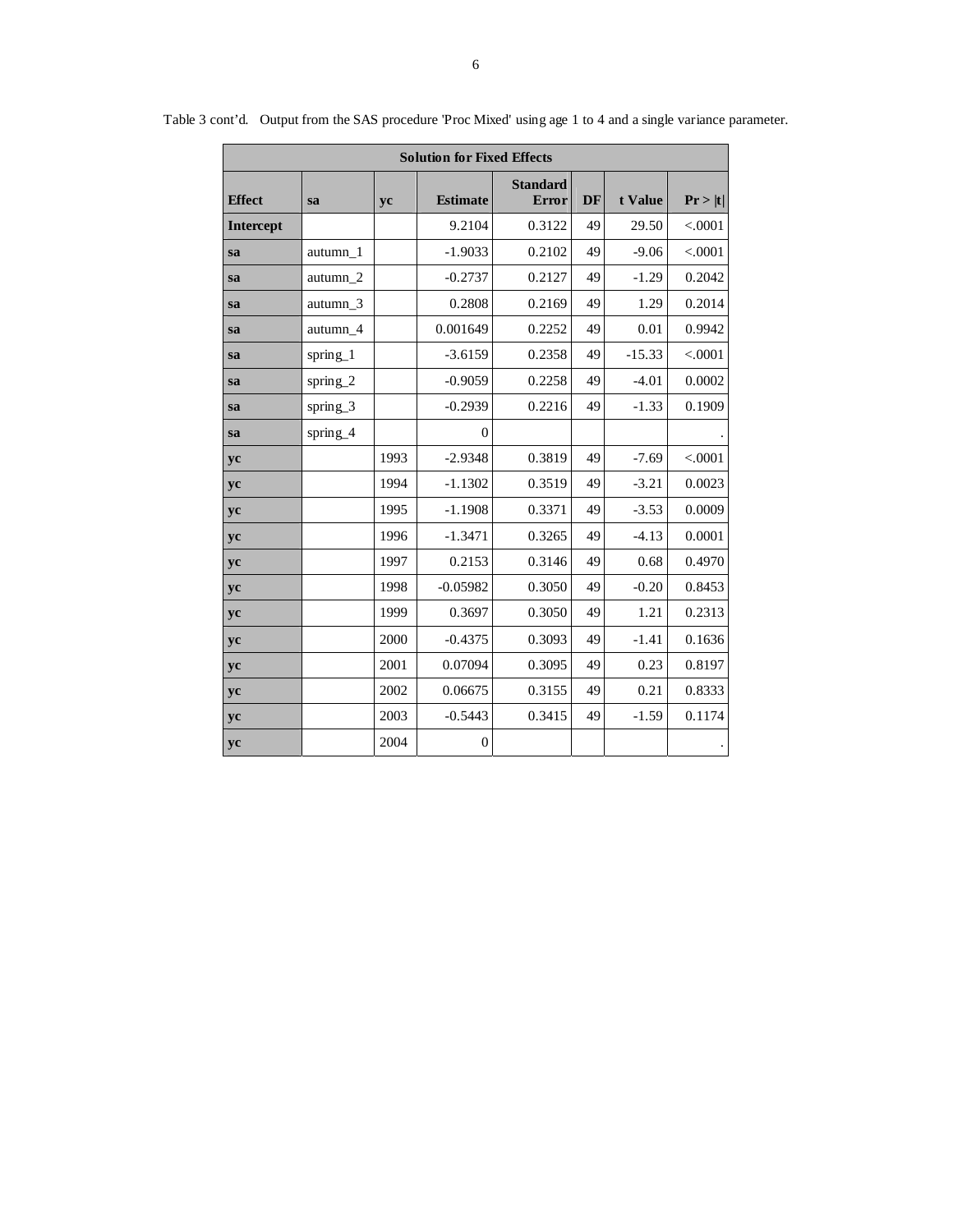| <b>Type 3 Tests of Fixed Effects</b> |                  |                  |                |         |  |  |  |
|--------------------------------------|------------------|------------------|----------------|---------|--|--|--|
| <b>Effect</b>                        | <b>Num</b><br>DF | Den<br><b>DF</b> | <b>F</b> Value | Pr > F  |  |  |  |
| sa                                   |                  | 49               | 60.66          | < 0001  |  |  |  |
| vc                                   | 11               | 49               | 17.52          | < .0001 |  |  |  |

| <b>Least Squares Means</b> |      |                 |                          |           |         |           |
|----------------------------|------|-----------------|--------------------------|-----------|---------|-----------|
| <b>Effect</b>              | yc   | <b>Estimate</b> | <b>Standard</b><br>Error | <b>DF</b> | t Value | Pr >  t   |
| yc                         | 1993 | 5.4368          | 0.2631                   | 49        | 20.66   | < 0.0001  |
| yc                         | 1994 | 7.2414          | 0.2261                   | 49        | 32.03   | < 0.0001  |
| yc                         | 1995 | 7.1808          | 0.2008                   | 49        | 35.77   | < 0.0001  |
| <b>VC</b>                  | 1996 | 7.0245          | 0.1816                   | 49        | 38.67   | < .0001   |
| yc                         | 1997 | 8.5869          | 0.1665                   | 49        | 51.56   | < 0.0001  |
| yc                         | 1998 | 8.3118          | 0.1543                   | 49        | 53.87   | < 0.0001  |
| yc                         | 1999 | 8.7413          | 0.1543                   | 49        | 56.66   | < 0.0001  |
| vc                         | 2000 | 7.9341          | 0.1664                   | 49        | 47.69   | < 0.0001  |
| yc                         | 2001 | 8.4425          | 0.1662                   | 49        | 50.80   | < 0.0001  |
| yc                         | 2002 | 8.4384          | 0.1811                   | 49        | 46.59   | < 0.0001  |
| yc                         | 2003 | 7.8273          | 0.2257                   | 49        | 34.68   | < 0.0001  |
| yc                         | 2004 | 8.3716          | 0.2631                   | 49        | 31.82   | ${<}0001$ |

# Table 3 cont'd. Output from the SAS procedure 'Proc Mixed' using age 1 to 4 and a single variance parameter.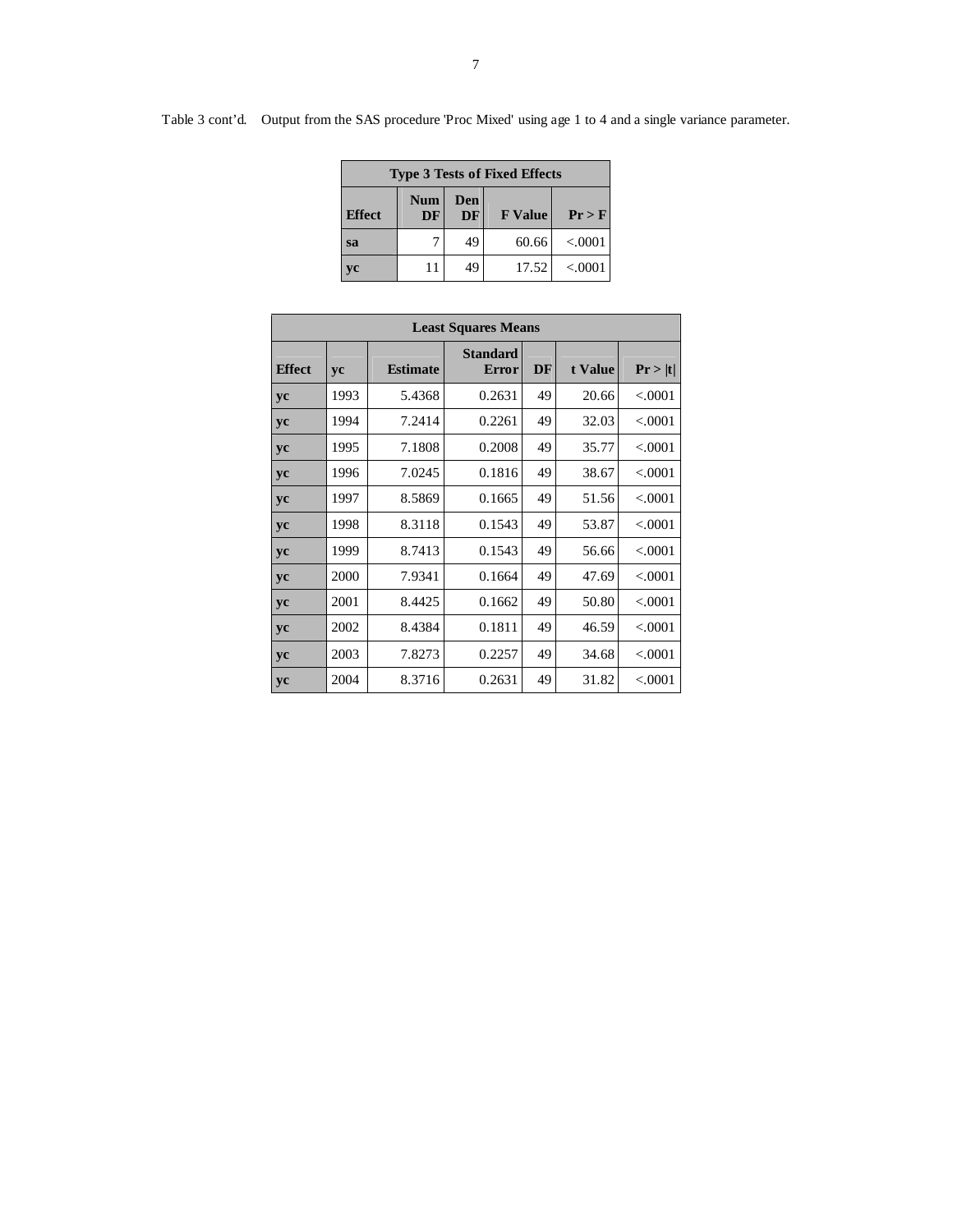

Fig. 1. Year-class index  $10^6$  by survey age as derived using Mix 3.1A.